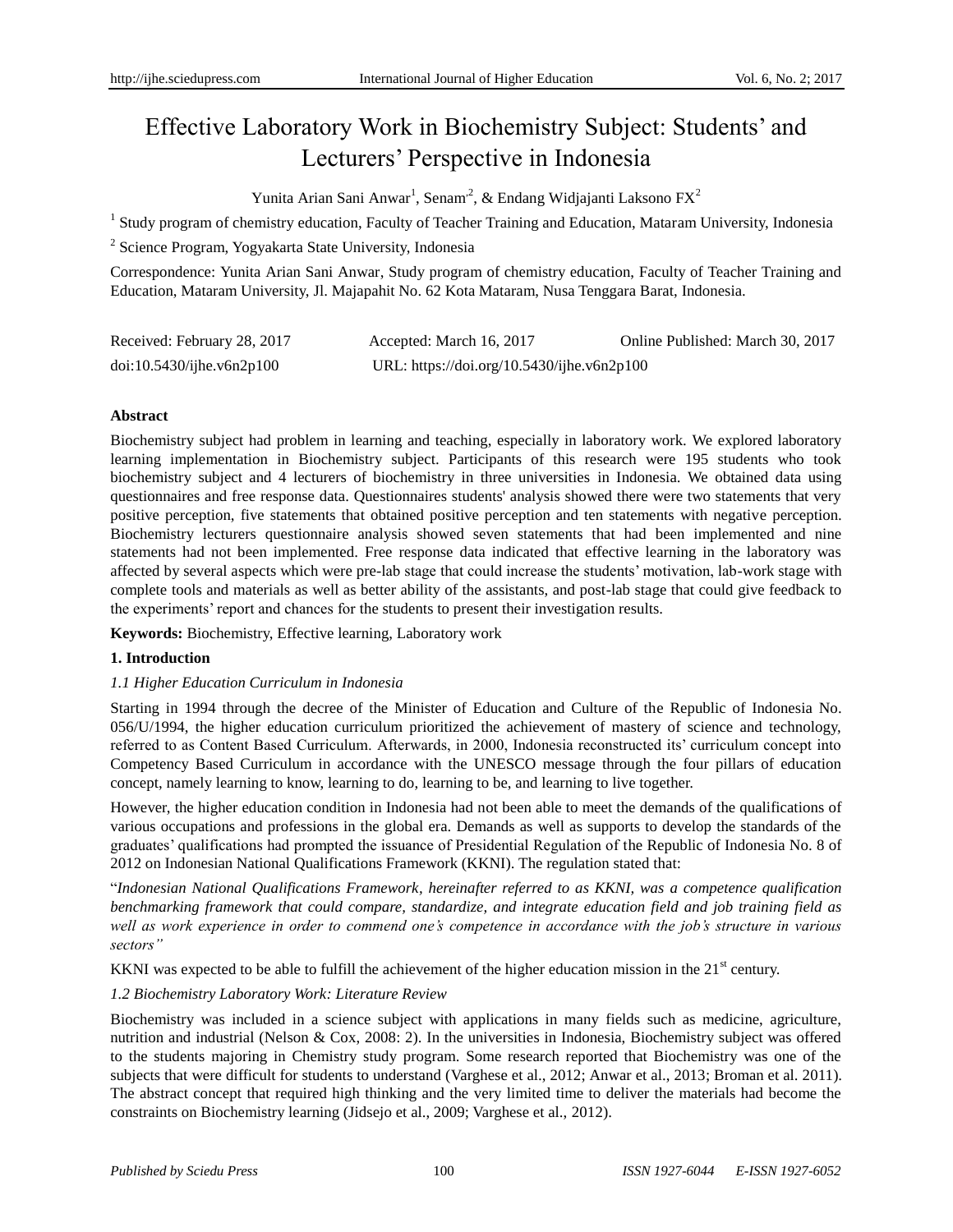Biochemistry teaching and learning were not only done in the classroom, but in the laboratory as well. Laboratory work was expected to be able to provide experience for students about the correlation between the theories with the real world (Ottander&Greelson, 2006). The ability to analyze and to argue could also be obtained through experiments in the laboratory (Hofstein et al., 2008).

According to Domin (1999), laboratory-based learning was classified into four types, namely expository, inquiry, discovery and problem-based. This type of learning was distinguished by three descriptors, namely outcome, approach, and procedure (Table 1). Expository follows a deductive approach, predetermined outcome, and procedure is given to the students. This type is designed to facilitate the development of lower-order cognitive skills. Inquiry lessons are inductive, students generated their own procedure, and have an undetermined outcome. This method gives students the opportunity to improve their ability to engage in authentic investigative processes. Discovery is inductive, predetermined outcome and the procedure are given to the students. The problem of this method is time consuming. Problem based follow deductive approach, predetermined outcome and students generated their own procedure. Problem based learning requires students to think about they are doing and why they do it. Like discovery instruction, problem based is time consuming. Feyzioglu (2009) divided the laboratory application into three methods, namely semi-open-ended experiments, open-ended experiments, and hypothesis-based experiments.

|  |  |  |  | Table 1. Descriptors of the laboratory instruction styles |  |
|--|--|--|--|-----------------------------------------------------------|--|
|--|--|--|--|-----------------------------------------------------------|--|

| No | Types         | Outcome       | Approach  | Procedure         |
|----|---------------|---------------|-----------|-------------------|
|    | Expository    | Predetermined | Deductive | Provided          |
|    | Inquiry       | Undetermined  | Inductive | Student generated |
| 3. | Discovery     | Predetermined | Inductive | Provided          |
|    | Problem-based | Predetermined | Deductive | Student generated |

In Indonesia, laboratory learning using the expository method was the most popular among others. Expository was a lecturer-centered learning method. Every phase of the working procedure in the laboratory was determined by the lecturer. The students were only following the instructions as stated in the laboratory work manual (Domin, 1999). According to Gallet (1998), the limitations of expository laboratory learning were: (i) The macroscale cookbook-formula experiments do not allow student initiative in the chemistry laboratory, (ii) A student can synthesize a compound without understanding the chemistry involved, (iii) There is no room for student hypothesis and errors; the standard procedure works as a recipe: one has to finish with the right cake, (iv) The student is not taught to assume his or her responsibility in a group: everyone does the same thing at the same time, and (v) When students work in pairs on the same setup, the lecturer has no means to identify which part of the student's report (or procedure) is an original creation.

Testing the learning effectiveness in the laboratory needed to be conducted as it was very important for training many skills such as chemistry skills, practical skills, etc (Reid & Shah, 2007). According to Pickering (1987), learning in the laboratory could build confidence, increase understanding, and was able to provide illustrations to students about scientific methods.

## *1.3 Effective Learning*

Brown & Atkins (2002) explained that effective learning showcased the success of teaching that involved lecturers and students. It was in accordance with Allan et al. (2009) who emphasized that effective learning was based on the interaction between students and lecturers as partners in learning instead of knowledge transfer.

According to Brusoni et al. (2014),a perfect learning covered two things namely students' satisfaction and students' performance in the assessment. A good lecturer was a lecturer who could give support to the learning activities to achieve better learning outcomes (Biggs & Tang, 2011).

Effective learning definition could be seen from several perspectives. Abrami et al. (1997) showed the definition of effective learning in three perspectives. The first perspective was called the product definition, emphasizing on the students' positive changes. The second perspective was called the process definition, focusing on the instructors' activities before and after the learning. The third perspective was called the process-product definition, focusing on the combination that connected what the instructors did and how the students produced positive changes.

According to Reid & Shah (2007), laboratory work consisted of three stages, namely pre-lab exercise, laboratory time, and post-lab tasks. Effective learning in the laboratory happened if the three stages were well connected. If we referred to the effective learning perspective by Abrami et al. (1997), this research employed the process definition.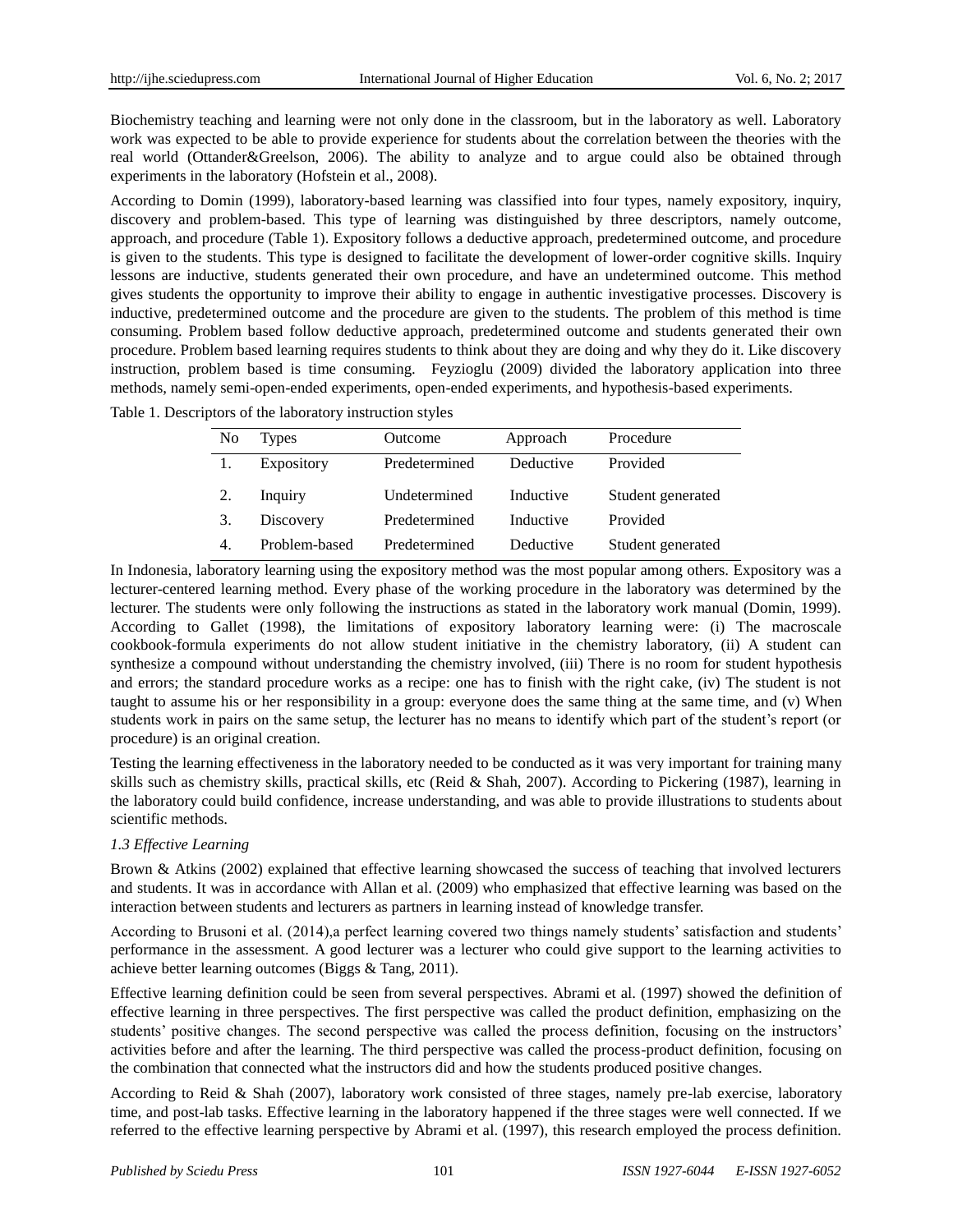In the context of this research, we defined effective learning in the laboratory as the lecturers' quality in the pre-lab, laboratory time, and post-lab task activities, and the students' positive influence were in the form of behavior or response to the learning in the laboratory in Biochemistry subject.

# *1.4 Aims*

This research aimed to identify the learning quality in the laboratory in Biochemistry subject. The research questions covered:

- 1) What did the students and the lecturers involved in the learning in the laboratory do in Biochemistry subject?
- 2) How was the learning effectiveness in the laboratory based on the students' perspectives in Biochemistry subject?
- 3) How was the learning effectiveness in the laboratory based on the lecturers' perspectives in Biochemistry subject?

We were certain that the identification of the laboratory learning implementation in Biochemistry subject needed to be conducted to (i) design an effective learning model in the laboratory in Biochemistry subject, and (ii) improve the role of lecturers and teaching assistants in the implementation of learning in the laboratory.

#### **2. Method**

#### *2.1 Participants*

Participants of this research were (i) fifth semester students batch 2014/2015 who took Biochemistry subject in three universities in Indonesia, and (ii) lecturers of Biochemistry subject in the three universities. Variety samples based on the demographic factor were shown in Table 2. All the students followed the laboratory instruction in these four topics, namely carbohydrate identification, protein identification, enzymes and fat identification.

Table 2. Summary of Sample Demographics (N=195)

| Sample   | Background         | Sub Total |      |  |
|----------|--------------------|-----------|------|--|
|          |                    | n         | $\%$ |  |
| Student  | Gender             |           |      |  |
|          | Male               | 61        | 31   |  |
|          | Female             | 134       | 69   |  |
|          | College Location   |           |      |  |
|          | Yogyakarta         | 90        | 46   |  |
|          | Mataram            | 105       | 54   |  |
| Lecturer | Gender             |           |      |  |
|          | Male               | 1         | 25   |  |
|          | Female             | 3         | 75   |  |
|          | Level of Education |           |      |  |
|          | Master             | 3         | 75   |  |
|          | Doctor             | 1         | 25   |  |

#### *2.2 Instruments*

The instruments used were questionnaires for the students and the lecturers of Biochemistry subject. There were six indicators in the questionnaires for the students. They were:

1) Lab performance in Biochemistry classes.

- 2) Lecturers' involved in laboratory work implementation.
- 3) Laboratory works relevance with the students' needs.
- 4) Integration of laboratory work in class learning.
- 5) Implementation of laboratory work as an effort to train critical thinking skills.
- 6) Reciprocal adherence between lab performance and the students' thinking ability.

Questionnaires contained demographic data, Likert statements and students' free responses related to the laboratory work implementation. Demographic data consisted of sex and the location of the university. Likert statements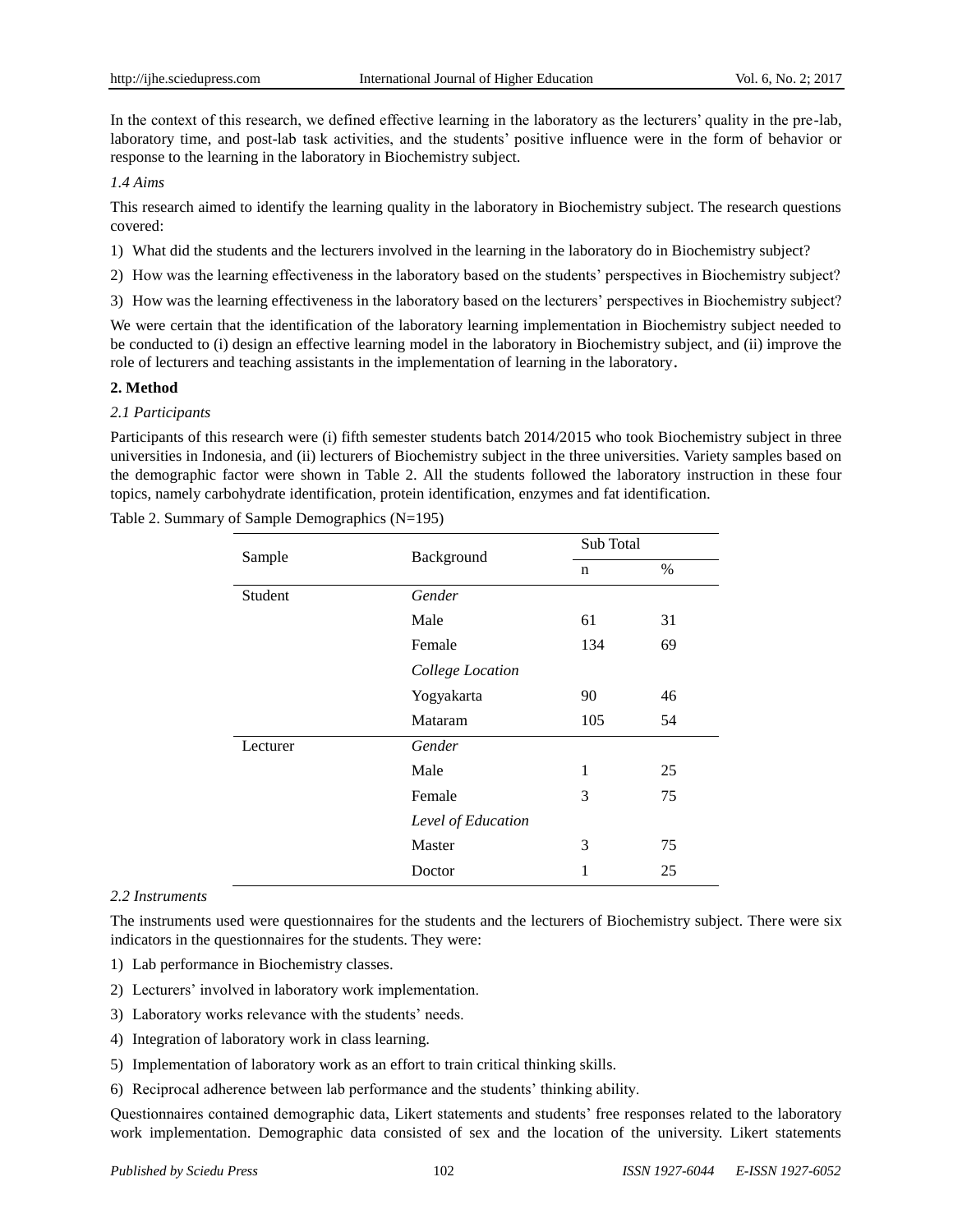consisted of seventeen statements with four Likert scales (never/sometimes/often/very often). Students' free responses asked the students to provide response to the implementation of effective laboratory work according to the students.

Questionnaires for the lecturers of Biochemistry subject had six indicators. They were:

- 1) Lab performance in Biochemistry classes.
- 2) Lecturers' involved in laboratory work implementation.
- 3) Students' involvement in laboratory work implementation.
- 4) Integration of laboratory work in class learning.
- 5) Implementation of laboratory work as an effort to train critical thinking skills
- 6) Reciprocal adherence between lab performance and the students' thinking ability

As in the students' questionnaires, the lecturers' questionnaires also contained demographic data, Likert statements and lecturers' free responses related to the laboratory work implementation. Demographic data consisted of sex, last degree, and occupation status. Likert statements consisted of sixteen statements with four Likert scales (had never been implemented/had been discussed/had been planned to be implemented/had been implemented). Lecturers' free responses consisted of suggestions on the improvement of laboratory work implementation.

#### *2.3 Data Analysis*

Validity of the questionnaires was tested by four experts in chemistry education from two universities in Indonesia. Valid questionnaires were distributed to the students and lecturers of Biochemistry subject at the same time after all the topics in the laboratory work were completed. The average of each statement was calculated and converted to find out the students' perception: very positive, positive, negative, very negative (Table 3).

The lecturers' questionnaire analysis was conducted by calculating the average of each statement. After each statement was tested, the lecturers' and the students' responses were collected to figure out the learning quality in the laboratory from the students' and lecturers' perception.

| Table 3. Categorical Perception (Djemari, 2008) |
|-------------------------------------------------|
|                                                 |

| N <sub>0</sub> | <b>Calculation of Each Statement</b>        | Categorical Perception |  |  |  |  |
|----------------|---------------------------------------------|------------------------|--|--|--|--|
|                | $X \geq X + SD$                             | Very Positive          |  |  |  |  |
| $2^{+}$        | $\overline{X}$ + SD > X $\geq \overline{X}$ | Positive               |  |  |  |  |
| $\mathcal{R}$  | $\overline{X}$ > X $\geq \overline{X}$ - SD | Negative               |  |  |  |  |
| 4 <sup>1</sup> | $X < \overline{X}$ - SD                     | Very Negative          |  |  |  |  |
|                | $X = average each statement$                |                        |  |  |  |  |

 $\overline{X}$  = average score

 $SD = standard deviation$ 

#### **3. Results**

#### *3.1 Questionnaire Analysis*

Questionnaires distributed to the students showed a different average for each statement (Table 4). The average of each statement was converted to see the students' perception of the laboratory learning in Biochemistry subject.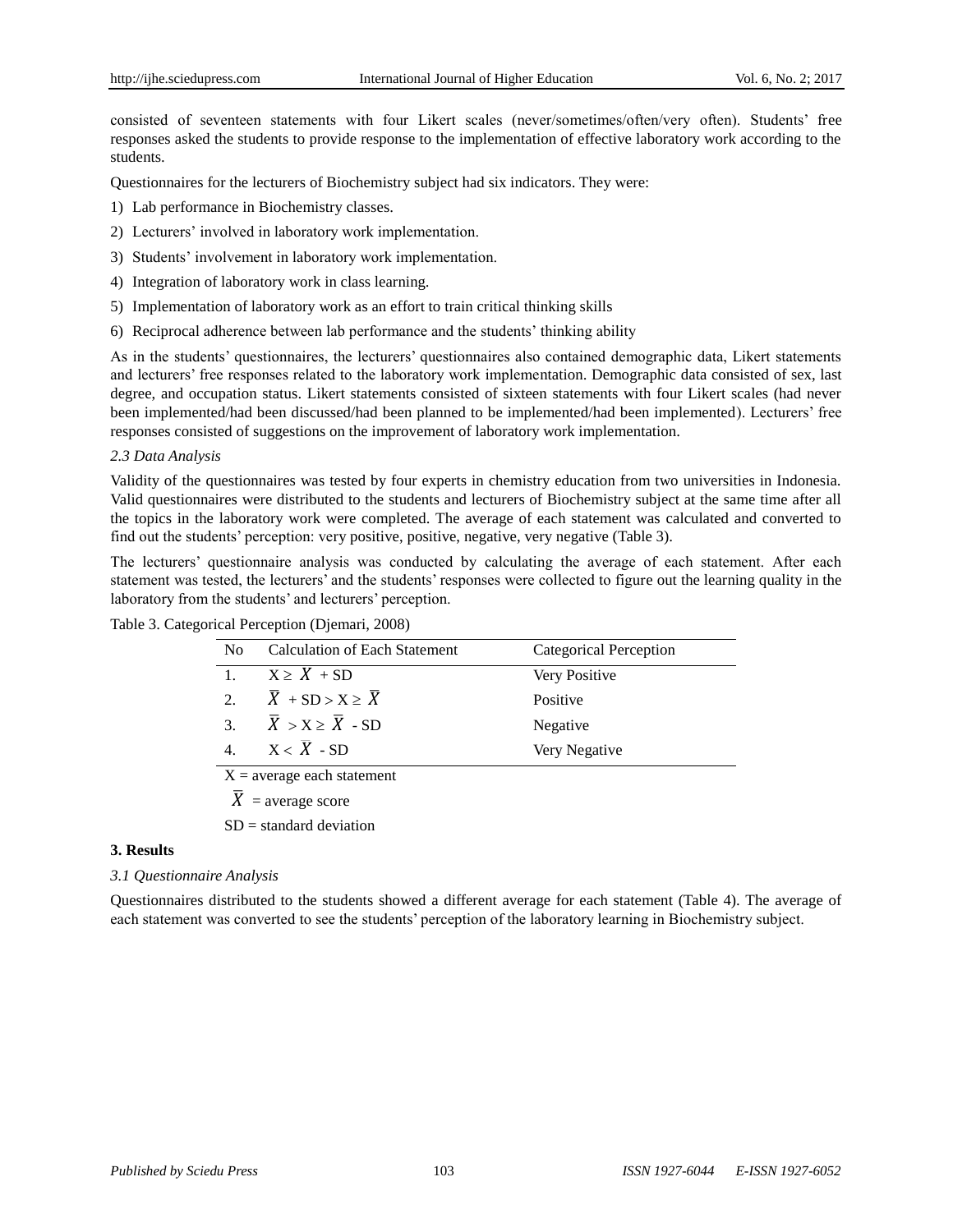## Table 4. Students' Perception on the Laboratory Learning in Biochemistry Subject

| No. | Statements                                                                                                                      | Rating <sup>a</sup> |           | Categorical   |
|-----|---------------------------------------------------------------------------------------------------------------------------------|---------------------|-----------|---------------|
|     |                                                                                                                                 | Mean <sup>b</sup>   | <b>SD</b> | Perception    |
| 1.  | I work well in groups during the biochemistry laboratory work.                                                                  | 3,16                | 0,63      | Very positive |
| 2.  | Through the biochemistry laboratory work, I have a great<br>opportunity to develop my interest in biochemistry topics.          | 2,8                 | 0,7       | Very positive |
| 3.  | The biochemistry, materials being practiced are consistent with the<br>materials being taught in the class.                     | 2,66                | 1,05      | Positive      |
| 4.  | The laboratory work instruction is easy to understand, and guides<br>the implementation of the experiment clearly.              | 2,3                 | 0,86      | Positive      |
| 5.  | I feel comfortable working in the laboratory.                                                                                   | 2,18                | 0,85      | Positive      |
| 6.  | The laboratory equipments in the biochemistry laboratory work are<br>complete.                                                  | 1,96                | 0,75      | Positive      |
| 7.  | The biochemistry laboratory work starts with a problem to be<br>solved in groups during the experiment.                         | 1,45                | 0,63      | Negative      |
| 8.  | Before work in the laboratory, I am given an opportunity to conduct<br>a preliminary study to prepare for the experiment.       | 1,5                 | 0,7       | Negative      |
| 9.  | Before work in the laboratory, I am given an opportunity to design<br>an experiment to solve the problem given by the lecturer. | 1,29                | 0,52      | Negative      |
| 10. | The lecturer gives a short explanation on the topic to be practiced.                                                            | 1,56                | 0,68      | Negative      |
| 11. | The lecturer gives feedback after the laboratory work is over.                                                                  | 1,31                | 0,51      | Negative      |
| 12. | The lecturer gives an opportunity to discuss the results of the<br>experiment during the laboratory work.                       | 1,29                | 0,51      | Negative      |
| 13. | Lecturer relates the results of the biochemistry laboratory work<br>with the concepts the students have learned in the class.   | 1,31                | 0,46      | Negative      |
| 14. | The lecturers evaluate the laboratory work and the explanation of<br>the theories in the class holistically.                    | 1,36                | 0,5       | Negative      |
| 15. | The biochemistry laboratory work is implemented by making use of<br>the potentials from the surrounding environment.            | 1,69                | 0,71      | Negative      |
| 16. | The discussion of the laboratory work results is done not only in the<br>laboratory.                                            | 1,73                | 0,77      | Negative      |
| 17. | In my opinion, the laboratory work is useful for my future life.                                                                | 2,22                | 0,76      | Positive      |

<sup>a</sup>Scale for ranking: 1.00, never; 2.00, sometimes; 3.00, often; 4.00, very often

 ${}^{b}N = 195$ 

Research results showed that there were two statements that showed a very positive perception by the students. Those statements were "I work well in groups during the laboratory work", and "Through laboratory work, I have a great opportunity to develop my interest in Biochemistry topics".

There were five statements that obtained positive perception from the students. Those statements were "The biochemistry, materials being practiced are consistent with the materials being taught in the class", "The laboratory work instruction is easy to understand, and guides the implementation of the experiment clearly", "I feel comfortable working in the laboratory", "The laboratory equipments in the biochemistry laboratory work are complete", and "In my opinion, the laboratory work is useful for my future life". There were eleven statements with low average that showed the negative perception of the students. Those statements were "The biochemistry laboratory work is started with a problem to be solved in groups during the experiment", "Before work in laboratory, i am given an opportunity to conduct a preliminary study to prepare for the experiment", "Before work in laboratory, i am given an opportunity to design an experiment to solve the problem given by the lecturer", "Lecturer gives a short explanation on the topic to be practiced", "Lecturer gives feedback after the laboratory work is over", "Lecturer gives an opportunity to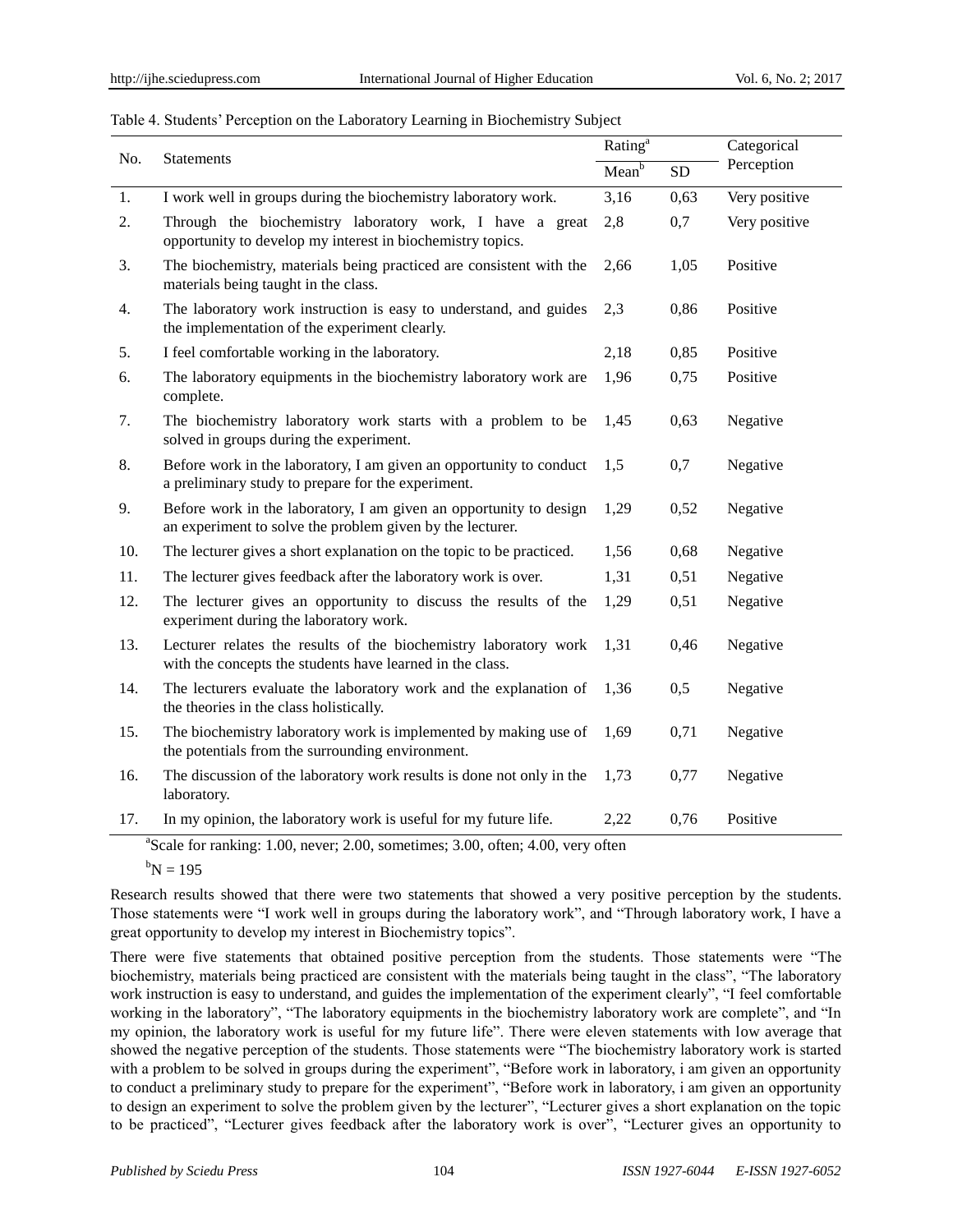discuss the results of the experiment during the laboratory work", "Lecturer relates the results of the biochemistry laboratory work with the concepts the students have learned in the class", "The lecturers evaluate the laboratory work and the explanation of theories in the class holistically", "The biochemistry laboratory work is implemented by making use of the potentials from the surrounding environment", and "The discussion of the laboratory work results is done not only in the laboratory".

Biochemistry lecturers' questionnaire analysis showed seven statements that had been implemented (very positive perception) on the laboratory learning in Biochemistry subject (Table 5).

Table 5. Lecturers' Perception on the Laboratory Learning in Biochemistry Subject

| No. |                                                                                                                                                                                                                                       | Rating <sup>a</sup> |                  | Lecturers'    |  |
|-----|---------------------------------------------------------------------------------------------------------------------------------------------------------------------------------------------------------------------------------------|---------------------|------------------|---------------|--|
|     | <b>Statements</b>                                                                                                                                                                                                                     |                     | <b>SD</b>        | Perception    |  |
| 1.  | The biochemistry lecture is equipped with laboratory work<br>activities.                                                                                                                                                              | 3,5                 | 0,6              | Very Positive |  |
| 2.  | The goals of the laboratory work are explained clearly in the<br>laboratory work manual.                                                                                                                                              | 3,75                | 0,5              | Very Positive |  |
| 3.  | The implementation of laboratory work is integrated with the<br>theoretical learning in the class.                                                                                                                                    | 3,75                | 0,5              | Very Positive |  |
| 4.  | The materials being practiced are consistent with the materials<br>students learning in the class.                                                                                                                                    | 3,75                | 0,5              | Very Positive |  |
| 5.  | Before the implementation of the laboratory work, lecturers<br>explain the goals of each laboratory work topic.                                                                                                                       | 3,5                 | 0,58             | Very Positive |  |
| 6.  | Before the laboratory work is implemented, students are given<br>opportunities to conduct a preliminary study (ranging from a<br>library research to laboratory work design) to prepare the<br>implementation of the laboratory work. | 1                   | $\boldsymbol{0}$ | Very Negative |  |
| 7.  | Before the laboratory work, students are given opportunities to<br>discuss anything related to the preliminary studies they have<br>conducted.                                                                                        | 1                   | $\boldsymbol{0}$ | Very Negative |  |
| 8.  | During the laboratory work, students are given freedom to<br>conduct an experiment according to the results of their<br>preliminary study.                                                                                            | 1                   | $\boldsymbol{0}$ | Very Negative |  |
| 9.  | After the laboratory work, students are given opportunities to<br>present orally the results of their experiments.                                                                                                                    | $\mathbf{1}$        | $\boldsymbol{0}$ | Very Negative |  |
| 10. | Students discuss the results of their experiments in the class.                                                                                                                                                                       | 1,25                | 0,5              | Negative      |  |
| 11. | As a part of the implementation of laboratory work, students<br>use the cases prevailing in the society.                                                                                                                              | 1,25                | 0,5              | Negative      |  |
| 12. | The laboratory work makes use of the environmental<br>potentials around the laboratory.                                                                                                                                               | 1,75                | 0,5              | Negative      |  |
| 13. | Lecturers evaluate the integration of laboratory work and<br>theories.                                                                                                                                                                | 3,5                 | 0,58             | Very Positive |  |
| 14. | Lecturers give feedback on the students' written laboratory<br>work reports.                                                                                                                                                          | 1,5                 | 0,58             | Negative      |  |
| 15. | Laboratory work instruction is designed to exercise students'<br>critical thinking skill.                                                                                                                                             | 1,25                | 0,5              | Negative      |  |
| 16. | The laboratory work instruction is reviewed and revised every<br>year.                                                                                                                                                                | $\overline{4}$      | $\boldsymbol{0}$ | Very Postive  |  |

<sup>a</sup>Scale for ranking: 1.00, had never been implemented; 2.00, had been discussed; 3.00, had been planned to be implemented; 4.00, had been implemented

 $b_N = 4$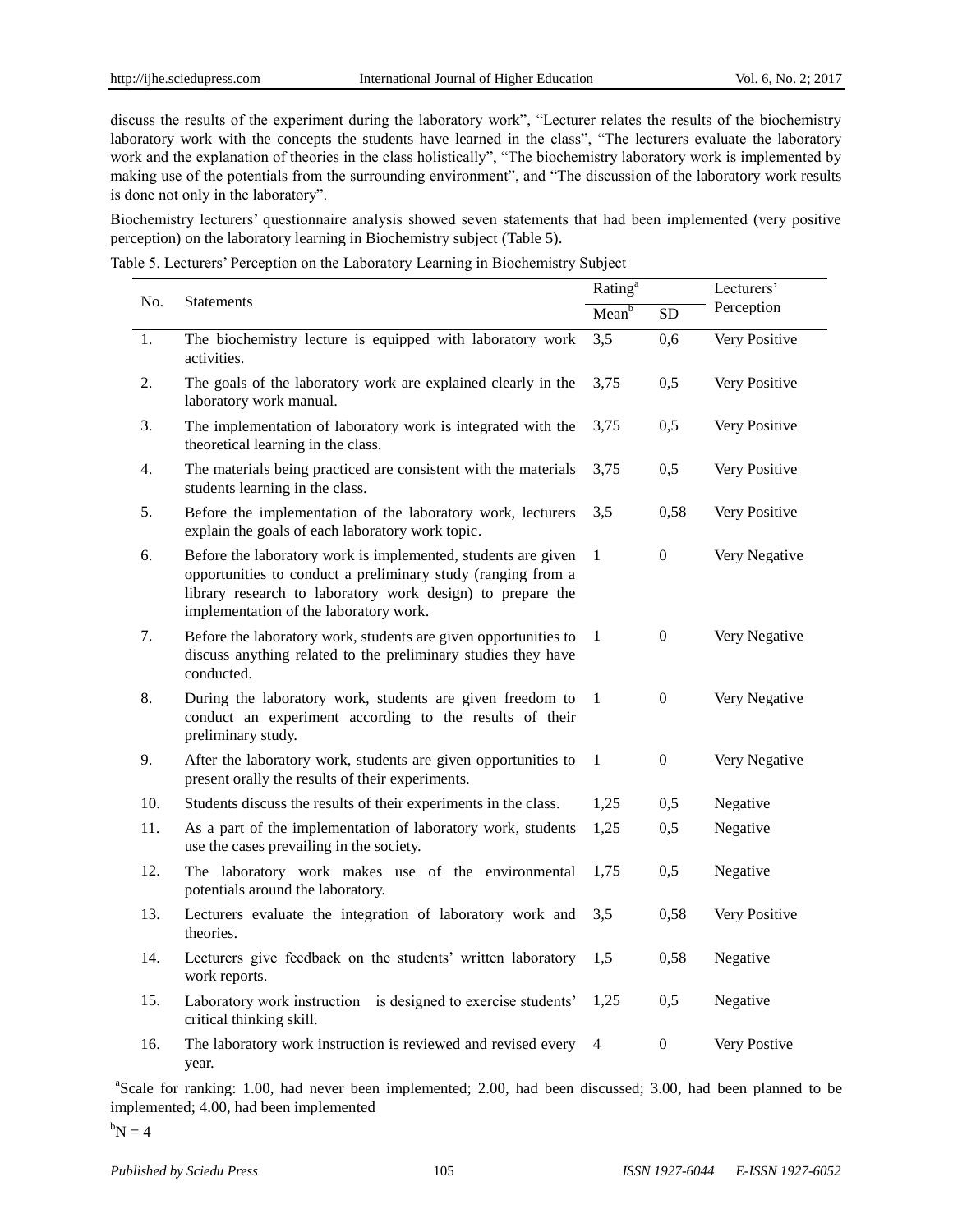Those statements were "The biochemistry lecture is equipped with laboratory work activities", "The goals of the laboratory work is explained clearly in the laboratory work manual", "The implementation of laboratory work is integrated with the theoretical learning in the class", "The materials being practiced are consistent with the materials students learn in the class","Before the implementation of the laboratory work, lecturers explain the goals of each laboratory work topic", "Lecturers evaluate the integration of laboratory work and theories", and "The laboratory work instruction is reviewed and revised every year".

Statement that showed aspects that had not been implemented and had been discussed were "Before the laboratory work is implemented, students are given opportunities to conduct a preliminary study (ranging from a library research to laboratory work design) to prepare the implementation of the laboratory work", "Before the laboratory work, students are given opportunities to discuss anything related to the preliminary studies they have conducted", "During the laboratory work, students are given freedom to conduct an experiment according to the results of their preliminary study", "After the laboratory work, students are given opportunities to present orally the results of their experiments", "Students discuss the results of their experiments in the class", "As a part of the implementation of laboratory work, students use the cases prevailing in the society", "The laboratory work makes use of the environmental potentials around the laboratory", "Lecturers give feedback on the students' written laboratory work reports", and "Laboratory work instruction is designed to exercise students' critical thinking skill".

## *3.2 Free Response Data*

In describing the effectiveness of learning in the laboratory in Biochemistry subject, students gave comments and suggestions freely. Suggestions and comments given were categorized into three areas which were (i) pre-laboratory stage, (ii) laboratory work, and (iii) post laboratory stage.

## 3.2.1 Theme (i) pre-laboratory Stag*e*

Students gave comments on the pre-laboratory stage in two areas, namely (i) initial response phase and (ii) teaching assistant performance. First, according to the students, the initial response phase did not give them many benefits because they were only given irrelevant questions from the laboratory work subjects. The example of the statement was "The questions in the initial response phase were not beneficial for the laboratory work of each topic".

Some students also gave suggestions indicating that the pre-laboratory stage was supposed to be conducted by giving motivation and explanation on the importance of the laboratory work implementation for each of the topics.

Second, students also suggested to improve the performance of the teaching assistants. They suggested the teaching assistants to be more discipline, to master the laboratory work topics and the concepts of each topic so that in the beginning of the laboratory work, the teaching assistants could give clear explanations, and be more friendly to the students. In addition, the students also suggested to increase the lecturers' involvement in the pre-laboratory process.

# 3.2.2 Theme (ii) Laboratory Work Stage

Students gave suggestions on the laboratory work stage in three areas, namely (i) completeness of the tools and materials for the laboratory, (ii) Biochemistry subject lecturers' involvement, and (iii) the teaching assistant's ability in explaining and demonstrating the laboratory instructions.

The first area focused on the tools and materials completeness of each laboratory work topics. The students' statement was "The teaching assistants should prepare the needed tools and materials listed on the laboratory instructions". Statements of some other students were:

"Teaching assistants were supposed to be able to operate all tools that were used in each topic written in the laboratory instructions"

"The written materials in the laboratory instructions were supposed to be prepared carefully for an effective laboratory work"

Second, the involvement of the Biochemistry subject lecturers should be increased. The students suggested that the presence of the lecturers was needed in every implementation of laboratory work. Their statement was "The presence of the lecturers could help us to understand the laboratory instructions".

Third, students commented on the importance of increasing the teaching assistants' ability in demonstrating the laboratory instructions. Some students stated "Good teaching assistants would be able to master the laboratory instructions". One student said that "Good teaching assistants would care with the difficulties that we encountered".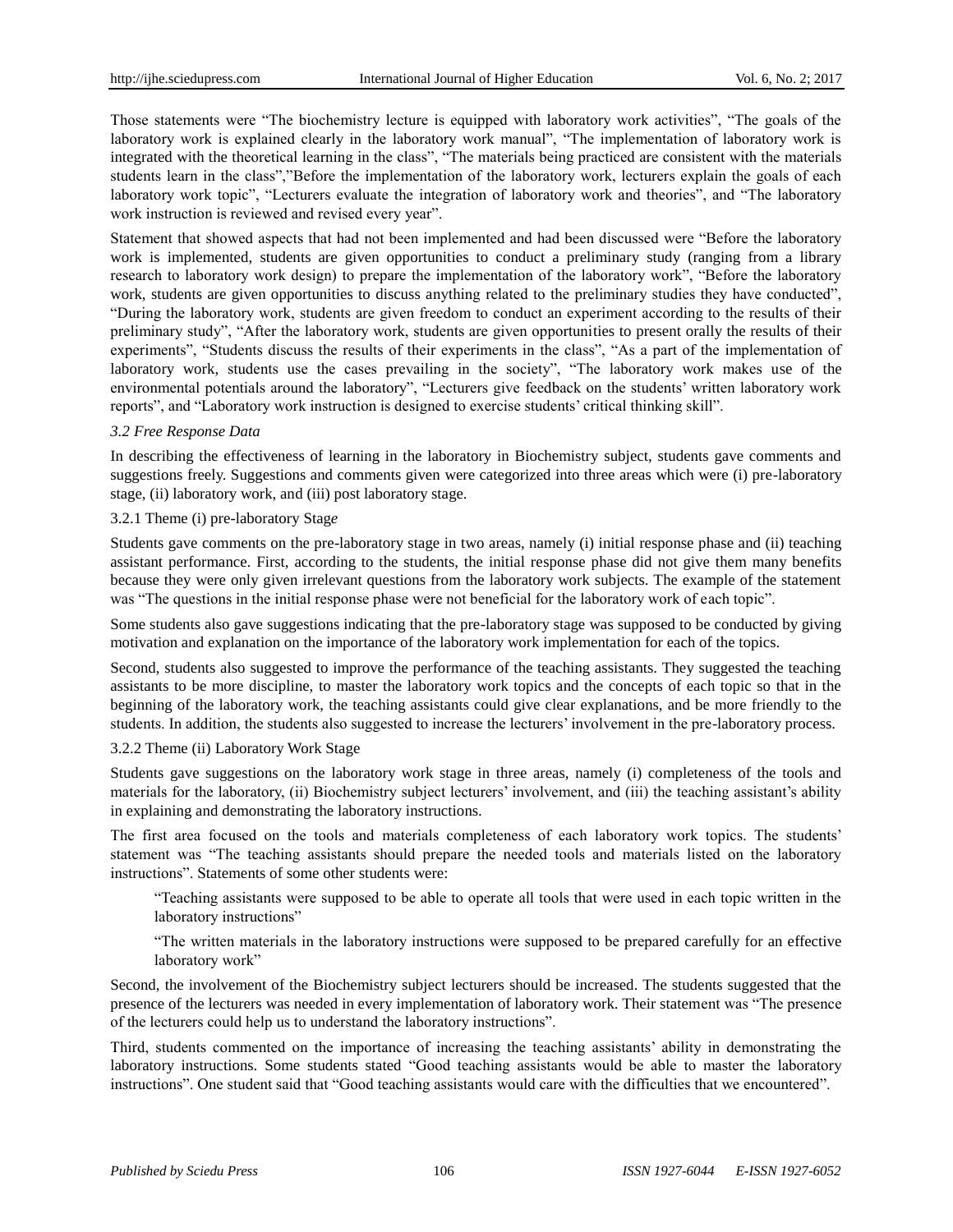# 3.2.3 Theme (iii) Post Laboratory Stage

Learning effectiveness in the laboratory in Biochemistry subject was also affected by post laboratory stage. The focus of this stage was the laboratory work report writing. Some students suggested that "The feedback on report writing was not supposed to be only limited to the assessment, but to the suggestions to improve the report as well". A student stated that "Learning in the laboratory would be effective if we were given opportunity to present the results of our investigation".

The responses from four lecturers of Biochemistry subject focused on three areas which were the improvement of teaching assistants' quality, improvement of the laboratory facilities, and up to date laboratory work topics. One lecturer suggested that "Laboratory learning would be effective if the teaching assistants were qualified. Therefore, assistants' training was compulsory for every learning topic in the laboratory". Two lecturers stated that "Laboratory learning would be effective if the tools and material support were provided completely". One lecturer suggested "There needed to be a cooperation of the teaching team to determine up to date learning topics in the laboratory with the students' needs so that the learning effectiveness in the laboratory could be achieved".

# **4. Discussion**

The students' and lecturers' questionnaire results indicated that the laboratory work in Biochemistry subject was using the expository method or commonly known as cookbook laboratory. This method repeated the instructions given with pre-determined results from the instructors (Domin, 1999). The planning and designing experiments stages were eliminated with this method (Copriady, 2015).

Ault (2002) indicated that there was nothing wrong with cookbook laboratory. Recipes and procedures were important parts of the laboratory work that could develop many skills (Ault, 2002). Sigler and Saam (2007) argued that cookbook laboratory was a good method if it was used to deliver basic knowledge.

In contrary to Ault's (2002) opinion, some research had reported the weaknesses of cookbook laboratory in the learning process. Reid & Shah (2007) argued that cookbook did not give an opportunity to students to develop many skills. Cookbook only emphasized on how the data were gathered so that students only thought about how to collect the data instead of training themselves to identify and to control the variables (Monteyne&Cracolice, 2004). It was recommended to use other methods such as inquiry and problem-based. Both methods were reported to have an advantage to be implemented in the laboratory learning in universities. Inquiry and problem-based laboratory learning was reported to be able to increase the students' ability in thinking skills and practical skills (Cacciatore&Sevian, 2009; Fakayode, 2014; Hakim, 2016).

According to Carnduff dan Reid (2003), laboratory work in universities was needed to train three areas which were practical skills, transferable skills, and intellectual stimulation. These skills could be trained by giving opportunities to students to design their experiments in the laboratory which were integrated into the learning process (Limoto& Frederick, 2011; Tsaparlis&Gorezi, 2007).

Based on the students' perception, the laboratory learning in Biochemistry subject was not effective in the pre-lab, lab work and post lab stages. According to Reid & Shah (2007), pre-lab was a short experience given to students to start learning in the laboratory. Pre-lab stage could stimulate and train students to plan the implementation of laboratory work. In addition, pre-lab was very essential to control the experiments selections that were safe for the students (Jean Burnham, 2013).

Lab-work stage needed better teaching assistants' performance. Herrington &Nakhleh (2003) suggested the teaching assistants' quality improvement in three aspects namely knowledge, communication ability, and affective domain. Therefore, there should be sufficient trainings for the teaching assistants. The faculty also needed to give support in the form of laboratory facilities improvement, staff and teaching assistants' capacity building (Bruck& Towns, 2009).

The post - lab stage could be in the form of simple assessment of what had happened during the experiment stage in the laboratory (Reid & Shah, 2007). In general, this stage would give assignments to students to write reports on the produced experiments results. However, the students' perceptions indicated that the experiments' report would be effective if the lecturers and the teaching assistants gave responses or feedback to their writing. There were many benefits that students could get from writing the experiments report. The writing experiments report could be used to measure the students' critical thinking ability (Hoyo, 2003; Contakes, 2016). In addition, through the report writing, students could build arguments that were positively correlated to the oral communication ability (Walker & Sampson, 2013).Duzor (2016) reported that report writing could connect the theories and practices in the laboratory.

The questionnaire analysis results indicated that the learning in the laboratory in Biochemistry subject was still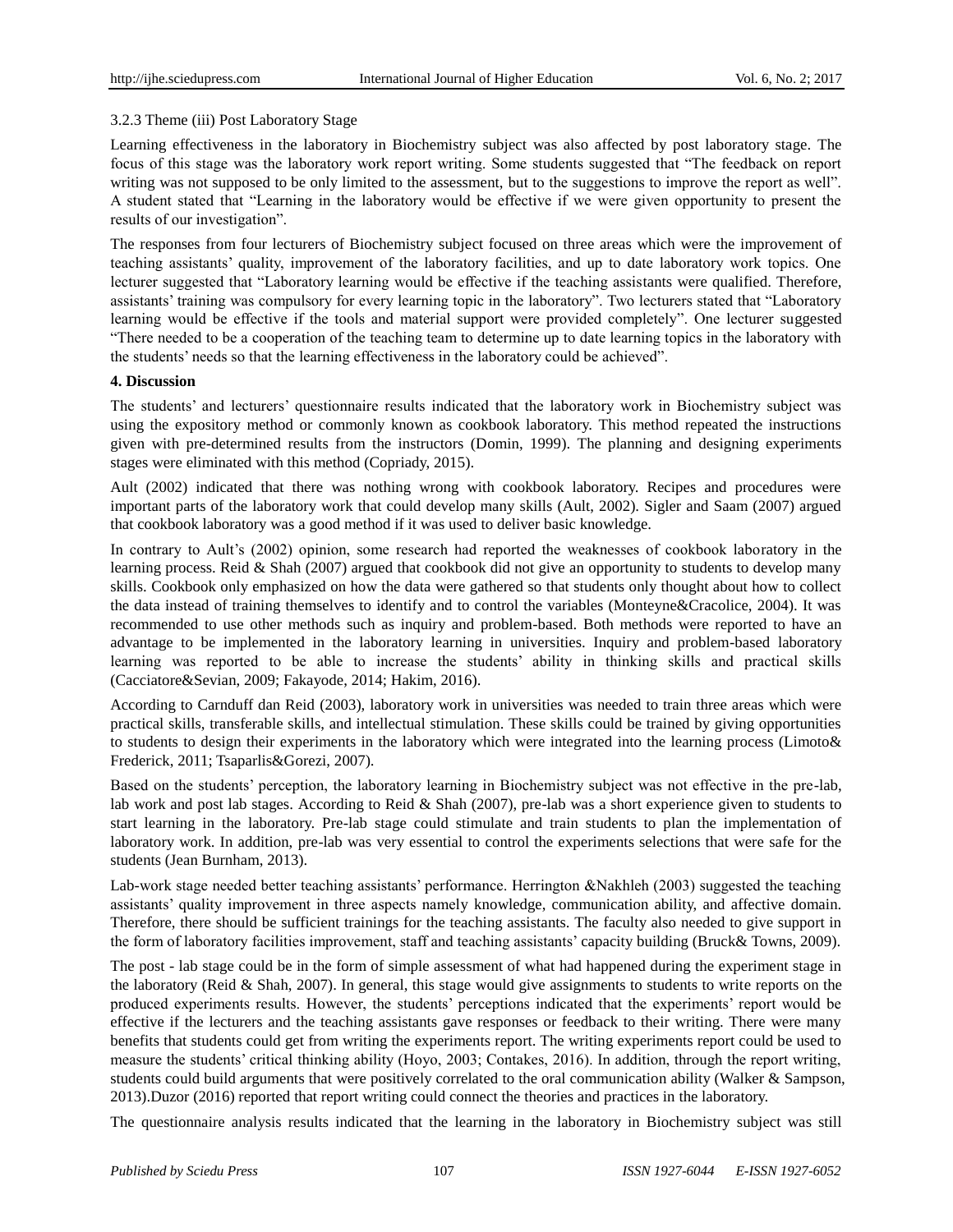cookbook in nature and had not yet designed to train the students' thinking skills. Students' and lecturers' perception argued that effective learning in the laboratory was affected by several aspects which were pre-lab stage that could increase the students' motivation, lab-work stage with complete tools and materials as well as better ability of the assistants, and post-lab stage that could give feedback to the experiments' report and chances for the students to present their investigation results.

It was recommended that learning improvement in the laboratory needed to be conducted to achieve the learning objectives in accordance with the KKNI. Improvement of tools and materials, facilities for laboratory learning, technique, preparation and evaluation tools to produce an effective learning were also needed. In addition, trainings for the assistants were also needed to be done so that they would be able to help the lecturers to guide the learning activities in the laboratory.

## **References**

- Abrami, P.C., d'Appoilonia, S., & Rosenfield, S. (1997). The Dimensionality of Student Ratings of Instruction: What We Know and What We Do Not. In R.P. Perry & J.C.Smart (Eds). Effective Teaching in Higher Education: Research and Practice (pp. 321-324). New York: Agathon Press.
- Allan, J., Clarke, K. & Jopling, M. (2009). Effective Teaching in Higher Education: Perceptions of First Year Undergraduate Students. *International Journal of Teaching and Learning in Higher Education, 21*(3), 362-372.
- Anwar, Y.A.S., Junaidi, E., & Al Idrus, S.W. (2013). Analisis Kesulitan Belajar Biokimia Mahasiswa dalam Upaya Pengembangan Perangkat Pembelajaran Berbasis Daur Belajar Johnston. *PAEDAGORIA Jurnal Kajian Penelitian dan Pengembangan Kependidikan, 8*(2), 71 –74.
- Ault, A. (2002). What's Wrong with Cookbooks? *Journal of Chemical Education, 79*(10), 1177. <https://doi.org/10.1021/ed079p1177>
- Biggs, J. & Tang, C. (2011). *Teaching for Quality Learning at University: What The Student Does (4th Ed.)*. New York: McGraw Hill.
- Broman, K., M. Ekborg & Johnels. (2011). Chemistry in crisis? Perspectives on teaching and learning chemistry in Swedish upper secondary schools. *Nordina, 7*(1), 43-53.
- Brown, G. & Atkins, M. (2002). *Effective Teaching in Higher Education*. Taylor & Francis e-library.
- Bruck, L.B., & Towns, M.H. (2009). Preparing Students To Benefit from Inquiry-Based Activities in the Chemistry Laboratory: Guidelines and Suggestions. *Journal of Chemical Education, 86*(7), 820-822. <https://doi.org/10.1021/ed086p820>
- Brusoni, M (et al). (2014). *The Concept of Excellence in Higher Education*. Brussels: European Association for Quality Assurance in Higher Education.
- Cacciatore, K.L. & Sevian, H. (2009). Incrementally Approaching an Inquiry Lab Curriculum: Can Changing a Single Laboratory Experiment Improve Student Performance in General Chemistry? *Journal of Chemical Education, 86*(4), 498-505. <https://doi.org/10.1021/ed086p498>
- Carnduff, J., Reid, N. (2003). *Enhancing Undergraduate Chemistry Laboratories, Pre-Laboratory and Post-Laboratory Exercise, Example and Advice*. London: Education Departement, Royal Society of Chemistry.
- Contakes, S.M. (2016). Misconduct at the Lab? A Performace Task Case Study for Teaching Data Analysis and Critical Thinking. *Journal of Chemical Education, 93*(2), 314-317. <https://doi.org/10.1021/acs.jchemed.5b00478>
- Djemari, M. (2008). *Teknik Penyusunan Instrumen Tes dan Nontest.* Yogyakarta: Mitra Cendikia Press.
- Domin, D.S. (1999). A Review of Laboratory Instruction Styles. *Journal of Chemical Education, 76*(4), 543–547. <https://doi.org/10.1021/ed076p543>
- Duzor, A.G.V. (2016). Using Self-Explanations in the Laboratory To Connect Theory and Practice: The Ecision/Explanation/Observation/Inference Writing Method. *Journal of Chemical Education, 93*(10), 1725-1730. <https://doi.org/10.1021/acs.jchemed.6b00093>
- Fakayode, S.O. (2014). Guided-Inquiry Laboratory Experiments in the Analytical Chemistry Laboratory Curriculum. *Analytical and Bioanalytical Chemistry, 406*, 1267-1271. <https://doi.org/10.1007/s00216-013-7515-8>
- Feyzioglu, B. (2009). An Investigation Of The Relationship Between Science Process Skills With Efficient Laboratory Use And Science Achievement In Chemistry Education. *Journal of Turkish Science Education, 6*(3),